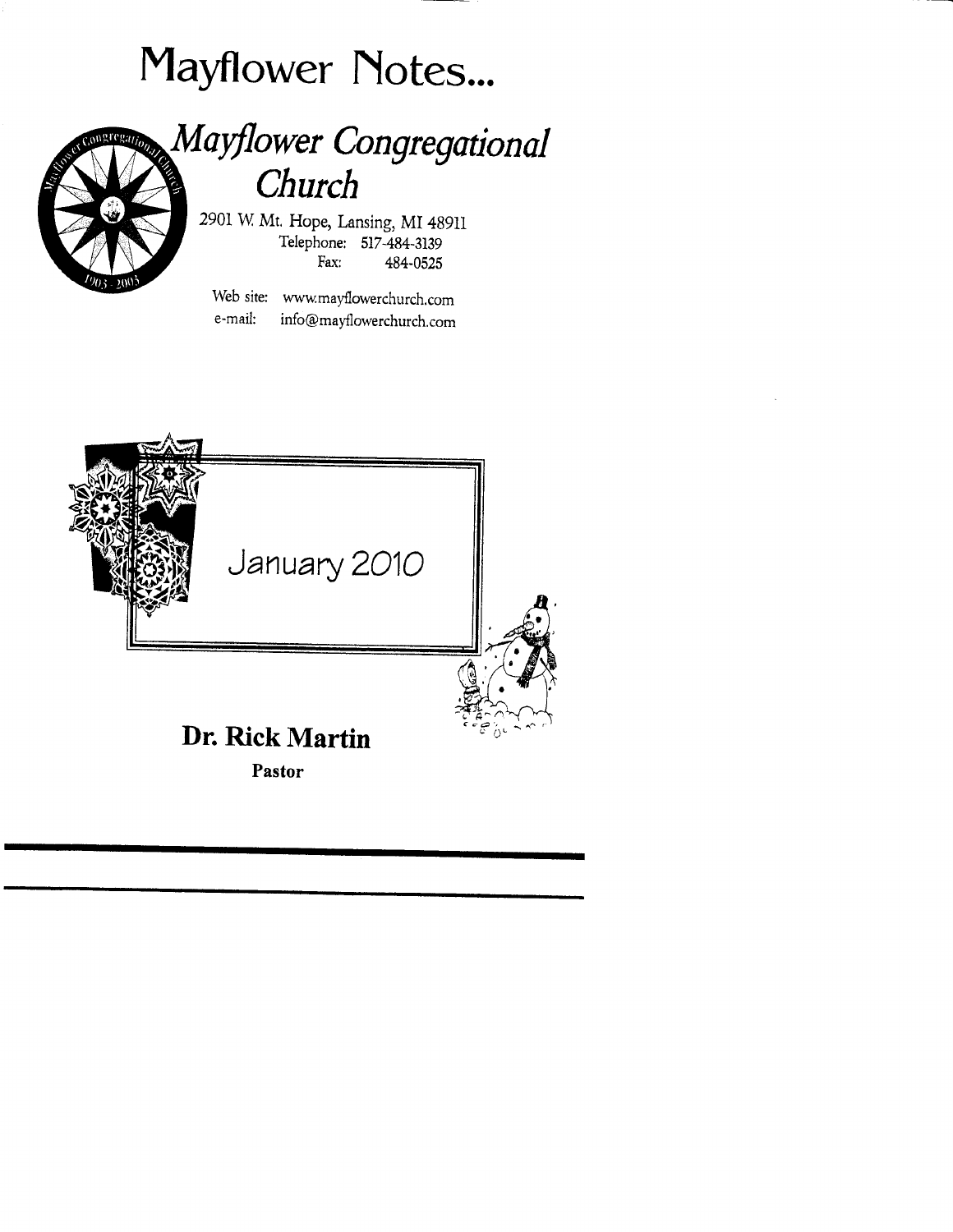From the Pastor's Desk THE VISION

The beginning of another new year. wow, that happened fast! I remember our teacher in  $5<sup>th</sup>$  grade math class asking how old we would be when the new millennium began. The math figured out to 49 years old. 49! who would possibly want to be that old? But then, nothing to worry about; it was a long, long, long time away. Funny, in 2010 looking back, it doesn't seem that it took that long to get there and 49 just doesn't seem that old anymore.

<sup>I</sup>wonder if the founders of Mayflower congregational church envi\_ sioned us being here in the new millennium. What was their vision for this church? A better question may be what is OUR vision for Mayflower church? or a better question yet, what is God's vision for Mayflower?

Habakkuk 2:2,3 Then the LORD answered me and said, "Record the vision and inscribe it on tablets, that the one who reads it may run. For the fail. Though it tarries, wait for it; for it will certainly come, it will not delay."

I don't have the detailed blueprint of God's vision for Mayflower Congregational Church (yet), but here is my "vision" for 2010: continued growth. "Continued" because we are growing! While many are simply attempting to survive in this economy, Mayflower Church is growing. Spiri $tually - I$  have grown spiritually in 2009 and believe others have also. Spiritual growth comes from Bible study, prayer, fellowship with other believers, corporate worship (our services), involvement in Kingdom activities, etc, May the Lord Jesus lead us in continued spiritual growth.

Mayflower church is growing physically. we see a fair number of new faces each year. We received new members in 2008 and in 2009. I expect<br>new members in 2010. Continued Growth Thought: if each of us brought just <u>one</u> person who began attending regularly, Mayflower Church would<br>double in size in <u>one year</u>. "Lord, help me to be faithful in attending and participating  $\&$  show me who I can invite this year." AND while many organizations are cutting back because finances are decreasing, Mayflower Church is witnessing God's goodness and grace in increased pledges and income. Praise the Lord!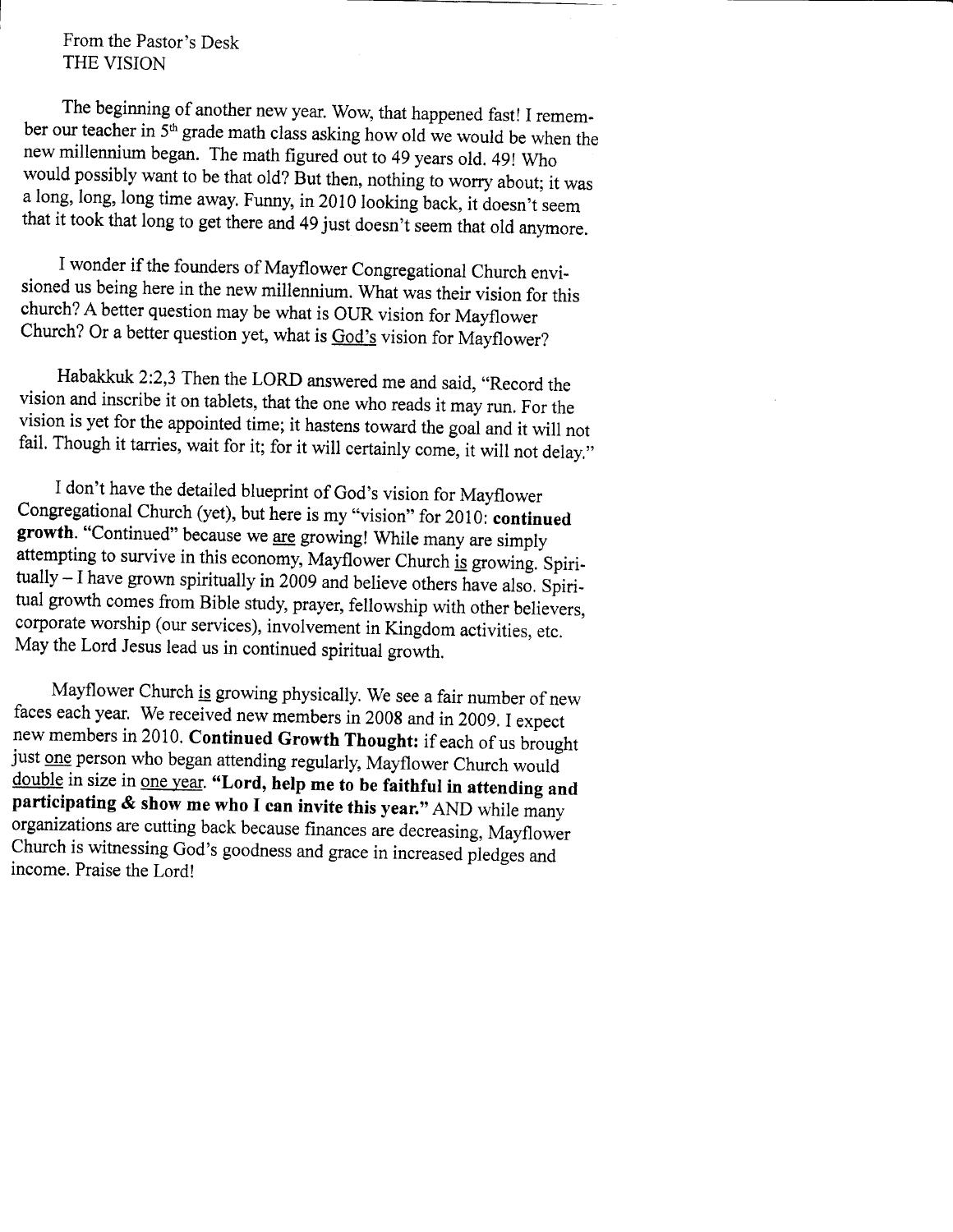### Pastor Rick's message cont.

I envision continued growth: in our Children's Ministry - it was wonderful to see the Children's Moment filled with kids a few times in 2009! I expect more in 2010. AND in our Music Ministry - seats are available in the choir and hand bells and children's choir. AND in our participation although, Mayflower congregation that is so active! Usually 20Yo of the people do 80% of the work, but at Mayflower that is reversed. Praise the Lord again! However, don't let the people who always do "it" have all the fun, be involved: be an usher, a liturgist, a dishwasher at the 2"d Saturday suppers, help with the 5<sup>th</sup> Sunday services at Grandhaven Manor, or... or... or... Being involved in God's work is very satisfying.

AND if we envision Mayflower Congregational Church ministering to people 50 years from now, we need continued growth in prayer, inviting,  $involvement$ , ministry, encouragement  $-$  as God brings them in, trains them (through our example), and replaces us. I am praying fervently for God to send in young families, the Mayflower Congregational Church for decades to come.

I don't know what 2010 holds for us, but I pray, "**May YOUR perfect** will be done."

### Lay Leader's Message



2009 is ending! That means my year as Lay Leader is ending! I have tried to make this a year in which I have allowed our members the freedom to go wherever Christ leads them. I feel that the Lay Leader should not influence the actions of the congregation. I believe that with this kind of freedom, the members of our congregation have accomplished much. Their accomplishments run the gamut from faith building to church building to community building. Examples of this building are shown in the response to the call for support with the "Food Drop" headed by the Holmes. Another example is the support for the office project done by the crew led by the Lowes and the Fullers.. I believe that with Pastor Rick's leadership God can work in our church and within our congregation for growth both spiritually and numerically. Next year your Lay Leader will be Rilla McHarris. I hope and pray you ,the people of Mayflower, will give her your support in whatever she needs.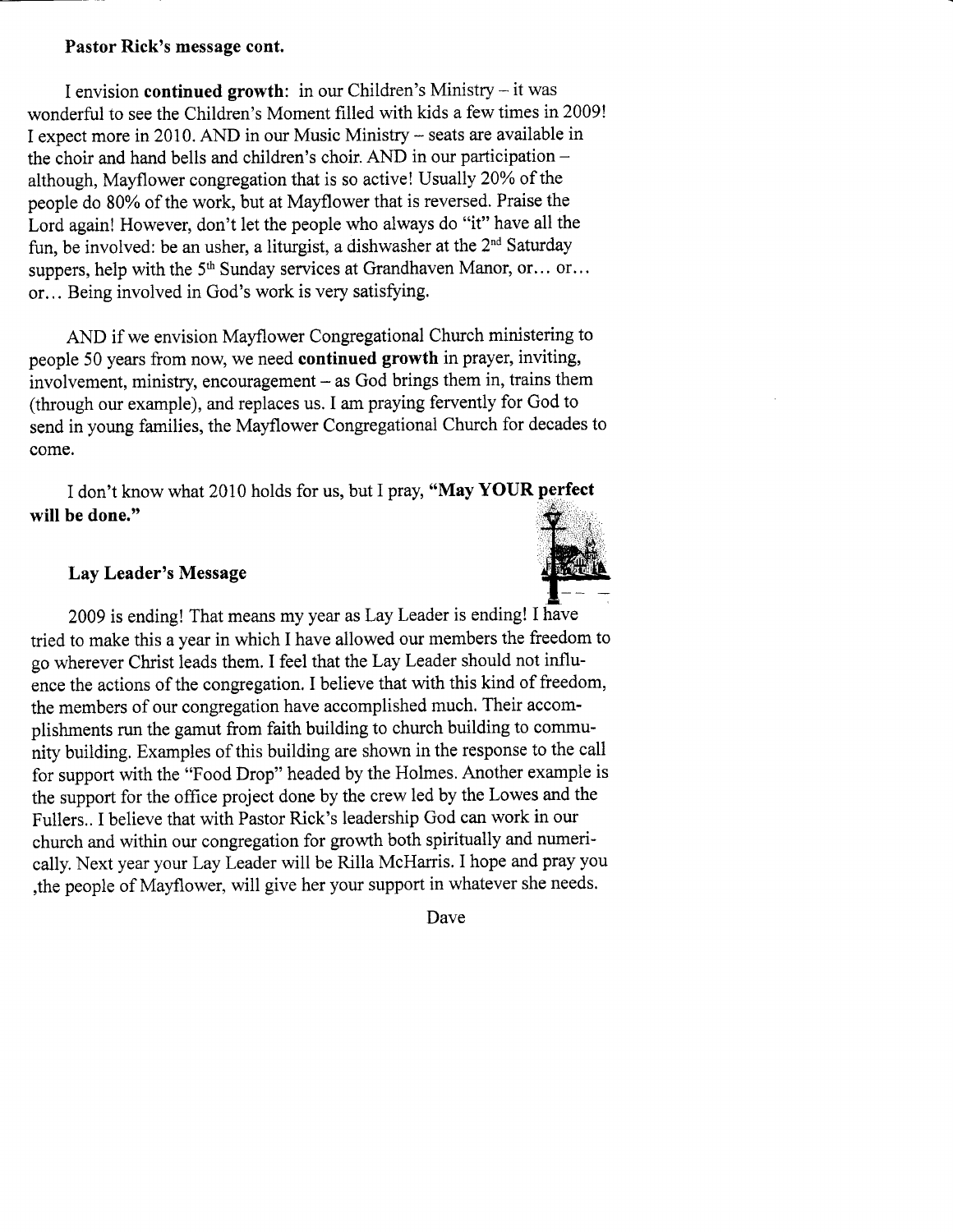

Music Notes for January 2010

Harmonic Instruction

Musicians of all levels explore ever-increasing complexities of melody, rhythm, and harmony. Beginning piano students start with simple melodic lines; toward the end of the first book they begin to strike notes together, creating harmony. As skills and knowledge increases, harmonies become more complex, and dissonant "clashing" combinations are an important part of the musical landscape, leading toward some type of resolution to conclude. Only rarely does music end in dissonance.

Romans 12: 15-16 states: Rejoice with those who rejoice; mourn with those who mourn. Live in harmony with one another. Do not be proud. but be willing to associate with people of low position. Do not be conceitec'

There are several strong points in these few verses, but obviously we are instructed to Live in Harmony. Harmony implies consonant, tuneful harmony. Of course, this is simply not always possible in our fallen condition, and there will be dissonance in this life. Our challenge is to walk with God and to be led back to consonance, to harmony with our fellow persons and our world.

Be with us Lord, and help us to be in concordance, that is, in harmony with You.

Practical Matters:

Choir and Handbells are moving to Wednesdays in January, beginning January 6, at the same times. Beginning handbells with begin on January <sup>8</sup> at 5:00 pm. See you there.

Chrisann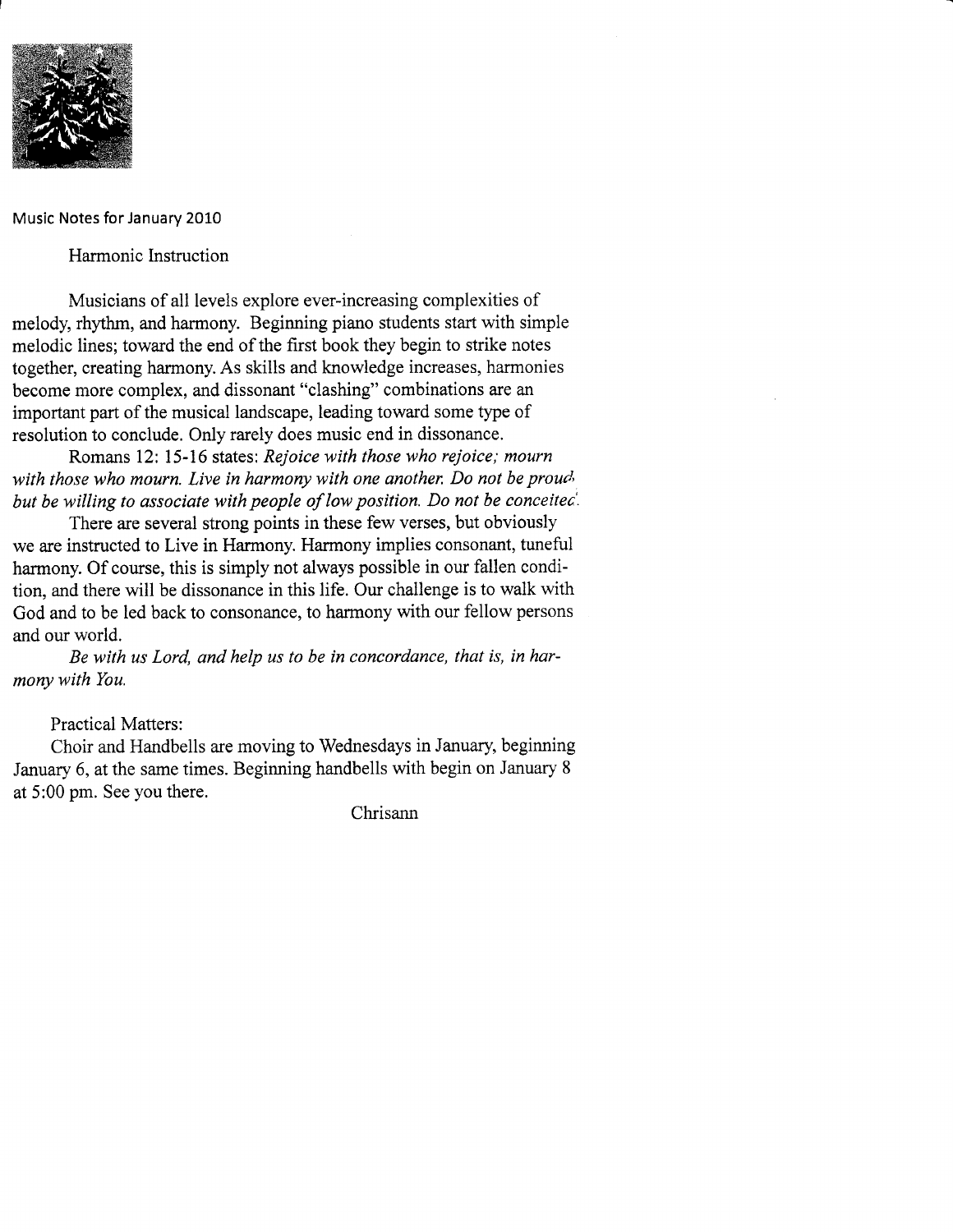#### Welcome to 2010!

It hardly seems possible that we have finished the first decade of this new century. Our Sunday School program has certainly undergone many changes in the past ten years! Thank you to everyone for your support for our annual Christmas program. The children did a lot of the development of the theme this year, and I am always impressed with how creative they are.

Our bake sale in December raised over \$89. We had \$85 from previous fundraising efforts, so we decided to contribute \$50 to Trees for Troops, which supplies Christmas trees to military families. We are contributing the money we raised on December 12-13 to the food drive that Mark and Lola Holmes are spearheading. Linda, Ann, and I felt that since we could do so much, it would be good to support an on-going outreach program to allow the kids to feel connected to the doings within the church.

In our effort to include service as one of the core Christian values that we are teaching, we have had the children participating in packing the Advent House lunches. In November, our youth eagerly participated in this project, even going so far as to refuse help from their more experienced counterparts! It was great to see them embracing the idea of helping others. Noreen and Dave have arranged to have a speaker from Advent House address them in January, so they can have a better understanding of the needs within our own community.

We look forward to keeping the kids busy in 2010!

Liz Canfield